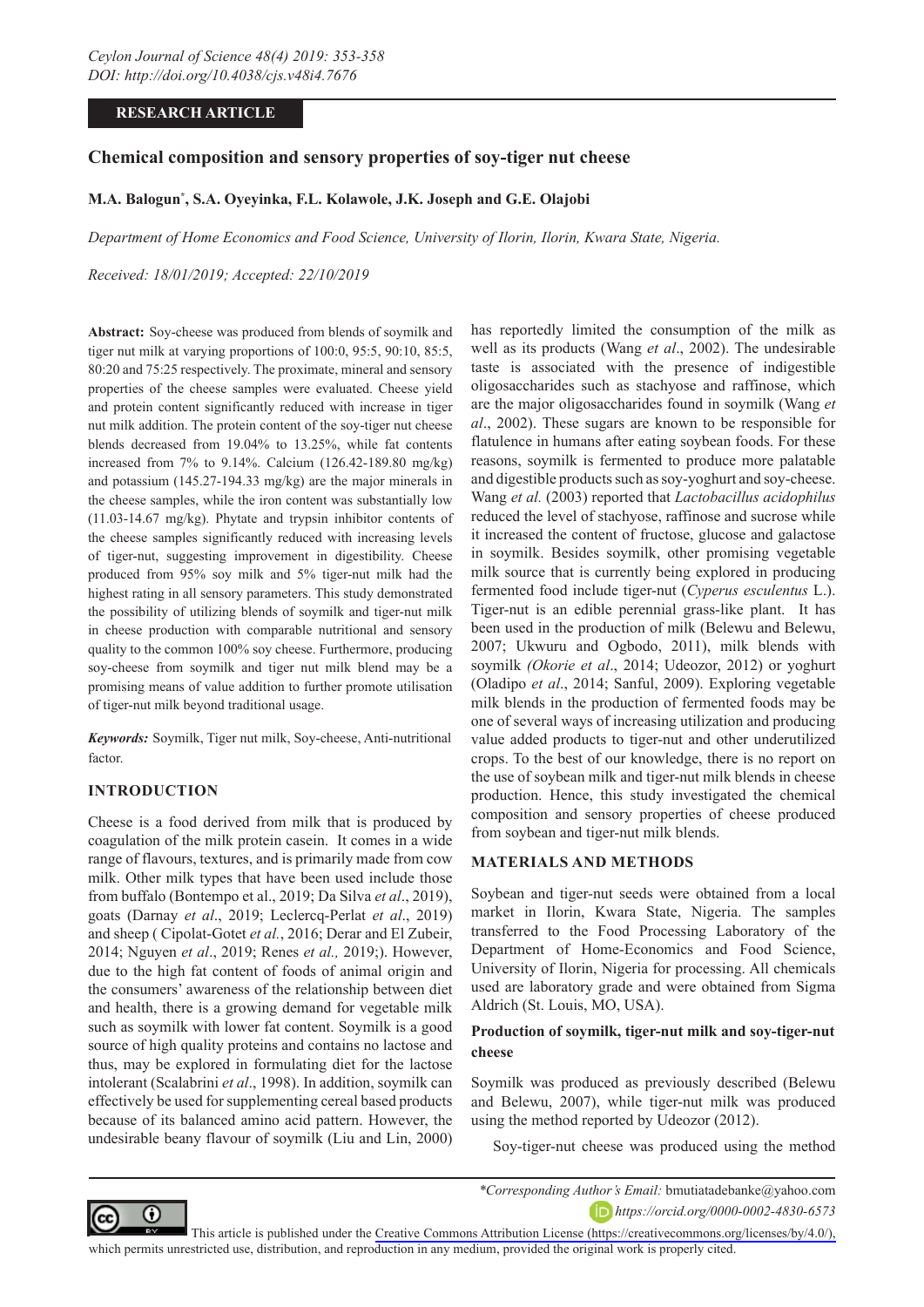described for cheese from soymilk and coconut milk (Adejuyitan *et al*., 2014). Briefly, blends of soymilk and tiger nut milk were prepared by substituting soymilk with tiger-nut milk at 0, 5, 10, 15, 20 and 25% levels. Each blend was boiled for10 min prior to curdling the milk. Cheese yield was determined as reported by Balogun *et al.* (2016).

## **Analyses**

## *Proximate composition*

Moisture, fat, fibre, ash contents were determined using AOAC (2000) methods. Protein content was determined by Kjeldahl method (6.25×N) and total carbohydrate was calculated by difference.

# *PH and TTA*

The pH of the samples were determined using a pH meter (Jenway 3505, Bibby Scientific, London, UK), while the titratable acid (TTA) content was determined as previously reported (Oyewole and Afolami, 2001). Briefly, 4 drops of phenolphthalein indicator were added to the sample and 0.1 M NaOH was added until the color changed to pink, signifying the endpoint. The volume of NaOH added was multiplied by a factor of 0.09 to obtain the percentage titratable acidity as lactic acid.

## *Mineral composition*

Mineral contents of the cheese was determined as described by Amonsou *et al.* (2014) using the Inductively Coupled Plasma (ICP) spectroscopy. Samples were acid-digested by the addition of 1 mL of 55% (v/v)  $HNO_3$ .

# *Phytate content*

Phytate content of the samples was determined using established methods as described below. Briefly, sample (0.5 g) was stirred using a magnetic stirrer in 10 ml of 3.5% HCL for 1 h. The contents were centrifuged at 3000xg for 10 min. A suitable aliquot of the supernatant was diluted with 3.5% HCL to make up to the 3 ml mark. A 10 ml of Wade reagent  $(0.03\%$  solution of FeCl<sub>3</sub>.  $6H_2O$ with 0.3% sulphosalicylic acid) was added and centrifuged. Absorbance was read at 500 nm where pure phytic acid (Sigma Aldrich, USA) was used as the standard. Phytate content was estimated from a calibration curve prepared by the standard (Vaintraub and Lapteva, 1988).

# *Trypsin inhibitor activity*

Trypsin inhibition was determined as previously reported by Jayaraman, (1981). Trypsin inhibition in the samples was indicated by trypsin activity falling below the tyrosine standard activity. The control 0.9 mL of the casein bovine substrate and 0.1 ml of 0.25% trypsin were added to a test tube, mixed well and incubated for 30 min at room temperature. Then 1.5 mL of 10% TCA was added to stop the reaction. After 15 min, the test tube was put into boiling water for 10 min and filtered using Whatman no. 1 filter paper. The filtrate (0.5 mL) was added to the test tube together with 1 mL of distilled water 0. 5 mL of 0.5 N NaOH and 1.5mL of diluted Folin Ciocalteau (FC) reagent. Five grams of each yoghurt samples was added

to 200 ml of distilled water and allowed to shake for 24 h at 37°C. After 24 h, the yoghurt samples were filtered with Whatman no.1 filter paper. Each of the yoghurt samples (0.1 ml) was added to 0.9 mL of the substrate and 0.1 mL of 0.25% trypsin. Tyrosine (Sigma, USA) was used as a standard to measure trypsin activity. A blank was prepared by adding 1.5 mL of water to 5 mL of 0.5 N NaOH together with 1.5 mL of Folin Ciocalteau (FC) reagent. Absorbance (Abs) was read at 650 nm.

# *Sensory evaluation*

The samples were presented to an untrained 20-member panel of judges who were familiar with the consumption of soy-cheese. The samples were assessed for appearance, chewiness, taste and overall acceptability using a ninepoint hedonic scale, where 9 indicated "like extremely" and 1 indicated "dislike extremely". Each panelist was provided with enough privacy to avoid biased assessment.

# **STATISTICAL ANALYSIS**

Duplicate samples were prepared and analyses done in triplicate. Data was analyzed using one way analysis of variance (ANOVA) and means were compared using the Fisher Least Significant Difference (LSD) test (p≤0.05) using the Statistical Package for the Social Sciences (SPSS) Version 16.0 for Windows (SPSS Inc., Chicago, IL, USA).

## **RESULTS AND DISCUSSION**

## **Cheese yield**

The percentage yield of the soy-tiger-nut cheese varied from 13.79% to 18.94% and decreased with increasing levels of tiger-nut milk (Table 1). Cheese production mainly involves the coagulation of soy-protein to remove water and carbohydrates from the milk (Ahmad *et al*., 2008). Soybean proteins are relatively simple molecules that can be easily coagulated by acids and salts such as calcium sulphate (Han *et al.*, 2001) or glucono-deltalactone (Ahmad *et al*., 2008). The substitution of soymilk (up to  $25\%$  v/v) with tiger-nut milk reduced the amount of soy-protein available for curdling and this may explain the reduction in cheese yield. Previous studies on cheese produced from cow milk and coconut milk also reported a decrease in cheese yield (Balogun et al., 2016). The cheese yield in this study is in the range of values reported for 100% soy-cheese (17.6-18.3%) (Oboh, 2006). However, higher cheese yield (57.13-70.10%) has also been reported by some authors for 100% soymilk (Shokunbi et al., 2011). Differences in cheese yield may be attributed to milk composition and variation in protein content. Other factors that could account for variation in cheese yield could be due to soybean variety, coagulant type as well as processing conditions (Tripathi and Mangaraj, 2013).

# **pH and TTA**

The pH and titratable acidity (TTA) of the cheese samples were significantly ( $p \le 0.05$ ) affected by the addition of tiger-nut milk (Table 1). With increase in the addition of tiger-nut milk to soymilk, there was a slight increase in TTA and a corresponding decrease in pH of the cheese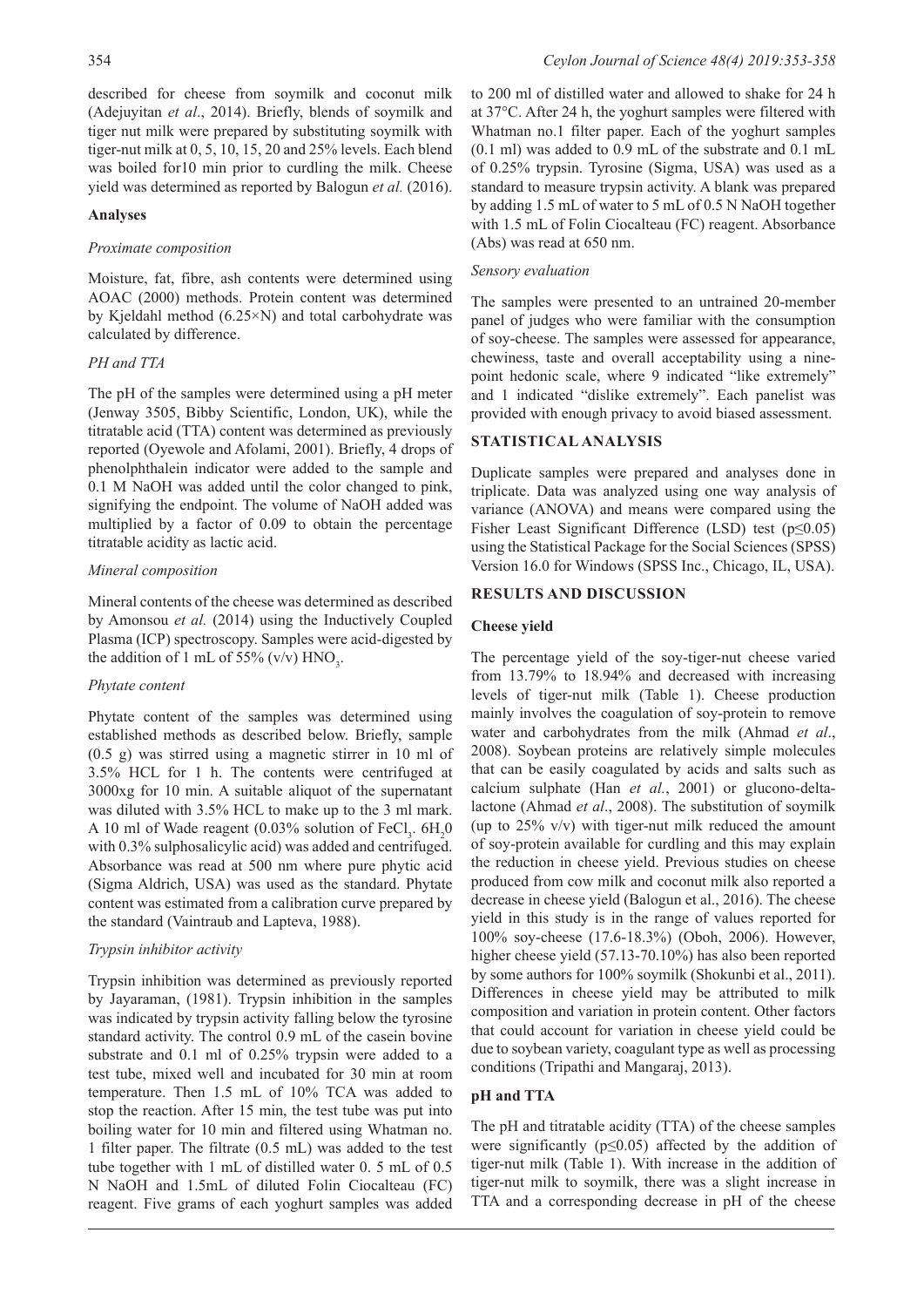| Soymilk $(\% )$ | Tiger-nut milk $(\% )$ | *Yield $(\% )$    | рH                      | Titratable acidity $(\% )$ |
|-----------------|------------------------|-------------------|-------------------------|----------------------------|
| 100             | $\theta$               | $18.94* \pm 0.01$ | $5.6^{\circ} \pm 0.00$  | $0.21 \pm 0.01$            |
| 95              | 5                      | $18.32b\pm 0.02$  | $5.6^{a}+0.01$          | $0.20^{\circ} \pm 0.01$    |
| 90              | 10                     | $17.41 \pm 0.01$  | $5.5^{\rm b} + 0.00$    | $0.23bc\pm 0.02$           |
| 85              | 15                     | $16.01 \pm 0.02$  | $54$ <sup>c</sup> +0.00 | $0.24b\pm 0.02$            |
| 80              | 20                     | $14.53 \pm 0.03$  | $5.4^{\circ}+0.01$      | $0.29^{\circ} \pm 0.01$    |
| 75              | 25                     | $13.79 \pm 0.02$  | $5.3d+0.00$             | $0.324 \pm 0.01$           |

**Table 1:** Yield, pH and titratable acidity of soy-tiger-nut cheese.

Mean  $\pm$  SD. Means with same superscripts are not significantly different (p $\leq$ 0.05)

\* Yield was calculated based on the soybean and tiger-nut grain used

**Table 2**: Proximate composition of soy/soy-tiger-nut cheese blend (%).

| <b>Soymilk</b> | Tiger-nut milk | <b>Moisture</b>     | Protein             | Fat                  | <b>Fibre</b>         | Ash                  | <b>CHO</b>            |  |
|----------------|----------------|---------------------|---------------------|----------------------|----------------------|----------------------|-----------------------|--|
| 100            | $\left($       | $61.11^{\circ}+0.1$ | $19.04^{a}+0.2$     | $7.00^{f+0.1}$       | $0.73^{b+0.1}$       | $2.32^{a}+0.1$       | $9.80^{\circ}+0.3$    |  |
| 95             | 5              | $61.27^{d}+0.2$     | $18.72^{b}+0.2$     | $7.22^{e}+0.1$       | $0.75^{\rm b} + 0.2$ | $1.90^{\rm b} + 0.2$ | $10.14^{d} + 0.2$     |  |
| 90             | 10             | $62.01^{\circ}+0.1$ | $17.26^{\circ}+0.3$ | $7.52^{d}+0.2$       | $0.78^{\rm b} + 0.1$ | $1.84^{\circ}+0.1$   | $10.59^{\circ}+0.2$   |  |
| 85             | 15             | $62.72^b + 0.2$     | $15.93^{d} + 30.2$  | $8.16^{c}+0.1$       | $0.84^{a}+0.2$       | $1.80^{\circ}+0.2$   | $10.55^{\circ}+0.2$   |  |
| 80             | 20             | $63.23^{a+0.2}$     | $15.02^{\circ}+0.2$ | $8.46^{\rm b} + 0.1$ | $0.87^{a}+0.1$       | $1.71^{d}+0.1$       | $10.71^{\rm b} + 0.1$ |  |
| 75             | 25             | $64.21^{a}+0.1$     | $13.25^{f+0.3}$     | $9.144 + 0.2$        | $0.86^{a}+0.2$       | $1.70^{d} + 0.0$     | $10.84^{a}+0.2$       |  |

Mean  $\pm$  SD. Means with same superscripts are not significantly different ( $p \le 0.05$ )

samples. The pH of the cheese samples were generally in the acidic region (5.3-5.6), which could be due to the acidic nature of tiger-nut milk. The pH (3.9-6.12) of tiger-nut milk (Akoma et al., 2000; Belewu and Belewu, 2007; Ukwuru and Ogbodo, 2011) is generally more acidic than that of soybean milk (6.23-6.99) (Belewu and Belewu, 2007; Ono *et al*., 1993). The TTA values of the cheese samples have similar values (0.20% - 0.29%) reported for cow-coconut milk cheese (Balogun *et al*., 2016).

#### **Proximate composition**

The moisture contents of the cheese samples were substantially high varying between 61.11-64.21% (Table 2). Cheese samples showed increasing moisture content with increasing levels of tiger-nut milk. Moisture content contributes significantly to the textural properties of food samples (Aworh and Akinniyi, 1989). Cheese with the highest moisture content gave the lowest cheese yield (Table 1). As previously stated the increase in tiger-nut milk, possibly reduced the amount of proteins available for curdling, thus increasing the moisture available in the curdled cheese. The high moisture values of the cheese samples may also be attributed to the hydrophilic nature of soy proteins (Noyes, 1969), which could impact the safety and stability of the cheese products.

Other major components in the cheese samples are protein (13.25-19.04%), fat (7.00-9.14%) and carbohydrate (9.80-10.84%) (Table 2). Both fat and carbohydrate contents of the cheeses increased, but carbohydrate decreased with increasing levels of tiger-nut milk. The increase in fat contents of cheese samples with increasing levels of tiger-nut milk may be attributed to the high fat contents

of tiger-nut milk. Tiger-nut milk reportedly showed higher (approx. 6times) fat content compared to soymilk (Belewu and Abodunrin, 2006; Belewu and Belewu, 2007). Furthermore, the increase in fat content of the soy-cheese with tiger nut milk supplementation makes the protein link weaker, entrapping more water, making them softer (Poysa and Woodrow, 2002).

Ash (1.70-2.32%) and fibre (0.73-0.87%) contents of the cheese samples were generally low (Table 2). However, these values are in agreement with values previously reported for cheese made form cow milk and coconut milk (Balogun et al., 2016). Fibers contain food components such as cellulose, hemicellulose, pectin, gum which remain undigested on entering the human large intestine. These food components are useful in the management of diseases such as obesity, diabetes, cancer and gastrointestinal disorders (Saldanha, 1995).

#### **Mineral composition**

Among the minerals evaluated, calcium (126.42-189.80 mg/kg) and potassium (145.27-194.33 mg/kg) are the abundant minerals in the cheese samples (Table 3). The iron content (11.03-14.67 mg/kg) of the cheese samples were much lower (approx. 13 times) than calcium and potassium (Table 3). With increasing levels of tiger-nut milk, the iron and potassium contents of the cheese samples increased, while the calcium contents decreased. Calcium and potassium are necessary for the formation of bone and teeth in growing children. Furthermore, high levels of potassium in human diet is important for the protection against life-threatening diseases such as hypertension, and osteoporosis (Demigne *et al*., 2004; Lewu *et al*., 2010).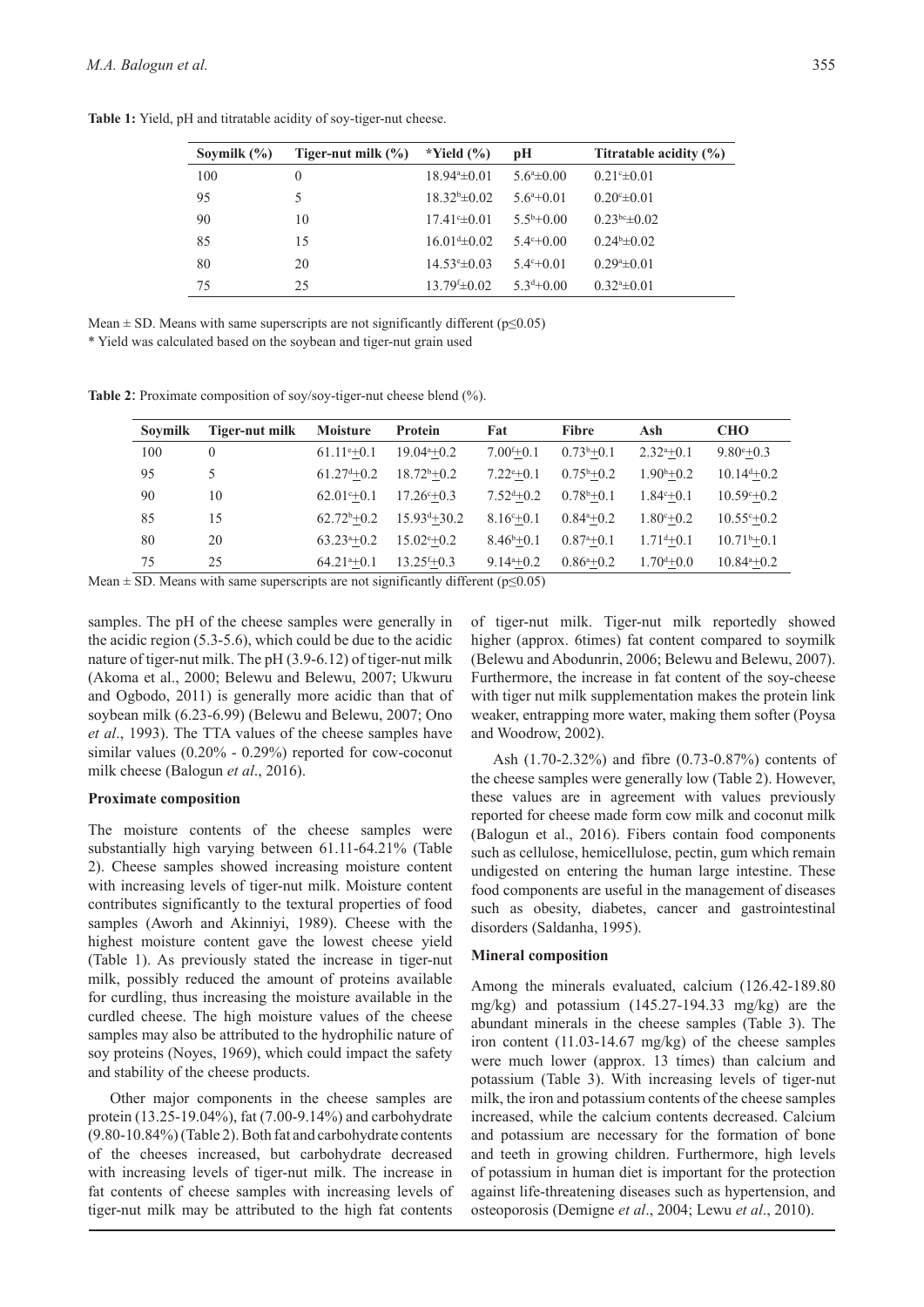| Soymilk $(\% )$ | Tiger-nut milk $(\% )$ | Iron mg/kg                  | Calcium mg/kg                | Potassium mg/kg              |
|-----------------|------------------------|-----------------------------|------------------------------|------------------------------|
| 100             | $\theta$               | $11.03 + 0.01$ <sup>f</sup> | $189.80 + 0.00^a$            | $145.27 + 0.02$ <sup>f</sup> |
| 95              | 5                      | $11.34 + 0.03$ <sup>e</sup> | $174.16 + 0.01^{\circ}$      | $152.14+0.01^e$              |
| 90              | 10                     | $12.51 + 0.02d$             | $185.47+0.03b$               | $156.62 + 0.02d$             |
| 85              | 15                     | $13.12 + 0.04$ °            | $160.09 + 0.02d$             | $164.89 + 0.02$ <sup>c</sup> |
| 80              | 20                     | $14.02 + 0.02^b$            | $143.58 + 0.02^e$            | $182.76 + 0.03b$             |
| 75              | 25                     | $14.67 + 0.03$ <sup>a</sup> | $126.42 + 0.05$ <sup>f</sup> | $194.33 + 0.02^a$            |

**Table 3:** Mineral composition of soy/soy-tiger-nut blend.

Mean  $\pm$  SD. Means with same superscripts are not significantly different ( $p \le 0.05$ )

**Table 4:** Anti-nutrient composition of soy/soy-tiger-nut blend.

| Soymilk $(\% )$ | Tiger-nut milk $(\% )$ | Phytate g/100g              | Trypsin inhibitor TIU/mg protein |
|-----------------|------------------------|-----------------------------|----------------------------------|
| 100             | $\theta$               | $0.48 + 0.01$ <sup>a</sup>  | $2.28 + 0.01$ <sup>a</sup>       |
| 95              | 5                      | $0.42 + 0.00$ <sup>ab</sup> | $1.97 + 0.03^b$                  |
| 90              | 10                     | $0.34+0.01b$                | $1.82 + 0.01$ <sup>c</sup>       |
| 85              | 15                     | $0.29 + 0.02^{\circ}$       | $1.69 + 0.01$ <sup>d</sup>       |
| 80              | 20                     | $0.27+0.01^{\circ}$         | $1.58 + 0.02^e$                  |
| 75              | 25                     | $0.24 + 0.00^{\circ}$       | $1.43 + 0.01$ <sup>f</sup>       |

Mean  $\pm$  SD. Means with same superscripts are not significantly different ( $p \le 0.05$ )

**Table 5:** Mean scores soymilk-tiger nut milk cheese blend.

| Sovmilk $(\% )$ | Tiger-nut milk $(\% )$ | <b>Colour</b>         | Taste                      | <b>Chewiness</b>      | Aroma                 | <b>Overall acceptability</b> |
|-----------------|------------------------|-----------------------|----------------------------|-----------------------|-----------------------|------------------------------|
| 100             | $\theta$               | $6.50^{a+0.31}$       | $5.70^{\rm b} + 0.26$      | $6.00^{\rm b} + 0.37$ | $5.80^{\rm b} + 0.30$ | $6.30^{a}++0.21$             |
| 95              |                        | $7.30^{a} + 0.37$     | $7.00^{\mathrm{a}} + 0.42$ | $7.70^{a} + 0.40$     | $7.00^{a} + 0.45$     | $7.40^{\mathrm{a}} + 0.54$   |
| 90              | 10                     | $6.30^{a} + 0.30$     | $5.60^{bc} + 0.43$         | $5.60^{bc} + 0.43$    | $5.70^{\rm b} + 0.45$ | $6.30^{a}+0.36$              |
| 85              | 15                     | $5.10^b + 0.38$       | $3.50^{d} + 0.22$          | $4.80^{\rm b} + 0.63$ | $4.80^{bc} + 0.44$    | $4.80^{\rm b} + 0.45$        |
| 80              | 20                     | $4.30^{\rm b} + 0.30$ | $3.50^{d} + 0.22$          | $3.40^{\circ}+0.22$   | $4.10^{c} + 0.43$     | $4.30^{\rm b} + 0.40$        |
| 75              | 25                     | $5.00^{\rm b} + 0.45$ | $4.80^{bc}+0.46$           | $4.70^{\rm b} + 0.48$ | $5.00^{bc} + 0.42$    | $4.90^{\rm b} + 0.38$        |

Mean  $\pm$  SD. Means with same superscripts are not significantly different ( $p \le 0.05$ )

#### **Phytate and trypsin inhibitor**

The phytate (0.24-0.48 g/100 g) and trypsin inhibitor (1.43-2.28 TIU/mg protein) contents of the cheese samples generally decreased with increasing levels of tiger-nut milk (Table 4). Phytate and trypsin inhibitor are antinutritional factors of concern in most plant foods including soybean. Phytate has been long recognized to bind with minerals such as Zinc and interferes with its absorption (Anderson and Wolf, 1995). On the other hand trypsin inhibitor is well known to reduce protein digestibility in the body. Hence, adequate heat treatment is usually recommended to achieve maximum nutritional value due to denaturation of trypsin inhibitor. However, phytate and trypsin inhibitors have also been found to have anticarcinogenic activity (Messina and Barnes, 1991). The result in this study suggests that the bioavailability of protein and minerals may be improved by the addition of tiger nut milk, since there was a progressive decrease in these anti-nutrients when tiger-nut milk was added.

#### **Sensory parameters**

The mean sensory scores for soy-tiger-nut cheese samples

produced with varying proportions of added tiger nut milk are shown in Table 5. Cheese produced form 95% soy milk and 5% tiger-nut milk had the highest rating in all sensory parameters, followed by cheese made from 100% soymilk. Beyond 5% tiger-nut milk addition, the ratings significantly reduced. The significant reduction in the chewiness of the cheese samples may be attributed to the high moisture content of the cheese samples (Table 1). High moisture in cheese may result in softening and making the product less chewy since high moisture content is suggested to contribute to textural properties of foods (Aworh and Akinniyi, 1989).

### **CONCLUSIONS**

The addition of tiger-nut milk to soymilk reduced the cheese yield, but increased the fat contents appreciably. Acceptable cheese with superior sensory quality was produced from 95% soymilk and 5% tiger-nut milk. Calcium and potassium were abundant in the cheese samples, but the iron content was generally low. Producing soy-cheese from soymilk and tiger nut milk blend may be a promising means of value addition and to further promote the utilisation of tiger-nut milk beyond traditional usage.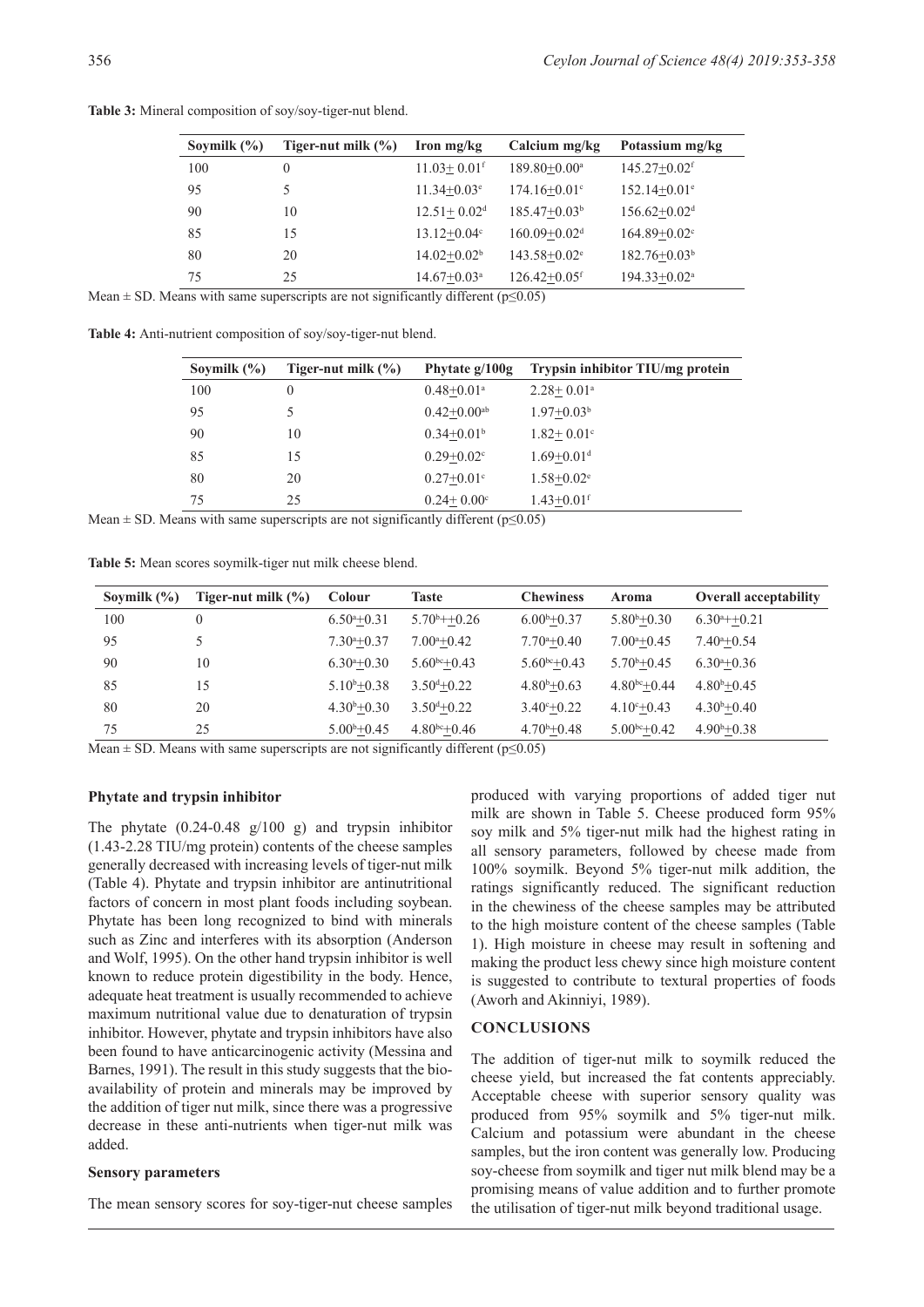# *M.A. Balogun et al.* 357

# **REFERENCES**

- Adejuyitan, J., Olanipekun, B. and Moyinwin, O. (2014). Production and evaluation of cheese-like product from the blend of soy milk and coconut milk. *Archives of Applied Science Research* **6**(4): 263-266.
- Ahmad, N., Li, L., Yang, X.-Q., Ning, Z.-X. and Randhawa, M.A. (2008). Improvements in the flavour of soy cheese. *Food Technology and Biotechnology* **46**(3): 252-261.
- Akoma, O., Elekwa, U., Afodunrinbi, A. and Onyeukwu, G. (2000). Yogurt from coconut and tigernuts. *Journal of Food Technology in Africa* **5**(4): 132-134.
- Amonsou, E.O., Siwela, M. and Dlamini, N. (2014). Chemical composition and microstructure of Bauhinia grains. *Journal of Food Science and Technology* **51**(9): 2263-2269.
- Anderson, R.L. and Wolf, W.J. (1995). Compositional changes in trypsin inhibitors, phytic acid, saponins and isoflavones related to soybean processing. *The Journal of Nutrition* **125**(3): S581-S588.
- AOAC. (2000). Offcial methods of analysis. 17th edition. In: Asscoaition of official Analytical Chemists, Rockville.
- Aworh, O. and Akinniyi, O. (1989). Cosumer acceptability and microbial quality of "Soy - warankasi". A Nigerian soft cheese made from a mixture of soy milk and cow milk. *Nigerian Food Journal* **7**: 50-56.
- Balogun, M.A., Kolawole, F.L., Joseph, J., Adebisi, T.T. and Ogunleye, O.T. (2016). Effect of fortification of fresh cow milk with coconut milk on the proximate composition and yield of warankashi, a traditional cheese. *Croatian Journal of Food Science and Technology* **8**(1): 10-14.
- Belewu, M. and Abodunrin, O. (2006). Preparation of Kunnu from unexploited rich food source: Tiger nut (*Cyperus esculentus*). *World Journal Dairy Food Science* **1**(1): 19-21.
- Belewu, M. and Belewu, K. (2007). Comparative physicochemical evaluation of tiger-nut, soybean and coconut milk sources. *International Journal of Agriculture and Biology* **5**: 785-787.
- Bontempo, L., Barbero, A., Bertoldi, D., Camin, F., Larcher, R., Perini, M., Sepulcri, A., Zicarelli, L. and Piasentier, E. (2019). Isotopic and elemental profiles of Mediterranean buffalo milk and cheese and authentication of Mozzarella di Bufala Campana PDO: An initial exploratory study. *Food Chemistry* **285:** 316- 323.
- Cipolat-Gotet, C., Cecchinato, A., Pazzola, M., Dettori, M.L., Bittante, G. and Vacca, G.M. (2016). Potential influence of herd and animal factors on the yield of cheese and recovery of components from Sarda sheep milk, as determined by a laboratory bench-top model cheese-making. *International Dairy Journal* **63**: 8-17.
- Darnay, L., Németh, Á., Koncz, K., Monspart-Sényi, J., Pásztor-Huszár, K., Friedrich, L. and Laczay, P. (2019). Effect of different O2/CO2 permeable foils on aging of semi-hard goat cheese. *International Dairy Journal* **90**: 114-118.
- da Silva, D.D., de Lima, M. d. S.F., da Silva, M.F., da Silva,

G.R., Campos, J.F., Albuquerque, W.W.C., Cavalcanti, M.T.H., and Porto, A.L.F. (2019). Bioactive watersoluble peptides from fresh buffalo cheese may be used as product markers. *LWT-Food Science and Technology*  **108**: 97-105.

- Demigne, C., Sabboh, H., Re´me´, S. and Meneton, P. (2004). Protective effects of high dietary potassium in Nutritional and metabolic aspects. *Journal of Nutrition*  **134**(11): 2903-2906.
- Derar, A. and El Zubeir, I. (2014). Compositional Content of White Cheese Manufactured from Mixtures of Camel and Sheep Milk during Storage. *Journal of Food and Nutritional Disorders* **3**(3):1-5, http://dx.doi. org/10.4172/2324-9323.1000145.
- Han, B.-Z., Rombouts, F.M. and Nout, M.R. (2001). A Chinese fermented soybean food. *International Journal of Food Microbiology* **65**(1-2): 1-10.
- Jayaraman, J. (1981). Laboratory Manual in Biochemistry. Wiley Eastern Limited NewDelhi, India. pp -133.
- Leclercq-Perlat, M.-N., Saint-Eve, A., Le Jan, E., Raynaud, S., Morge, S., Lefrileux, Y. and Picque, D. (2019). Physicochemical and sensory evolutions of the lactic goat cheese Picodon in relation to temperature and relative humidity used throughout ripening. *Journal of Dairy Science,* **102**(6), 5713-5725.
- Lewu, M., Adebola, P. and Afolayan, A. (2010). Effect of cooking on the mineral contents and anti-nutritional factors in seven accessions of Colocasia esculenta (L.) Schott growing in South Africa. *Journal of Food Composition and Analysis,* **23**(5): 389-393.
- Liu, J.R. and Lin, C.W. (2000). Production of kefir from soymilk with or without added glucose, lactose, or sucrose. *Journal of Food Science,* **65** (4): 716-719.
- Messina, M., and Barnes, S. (1991). The role of soy products in reducing risk of cancer. *Journal of the National Cancer Institute,* **83**(8): 541-547.
- Nguyen, Q.V., Van Le, H., Nguyen, D.V., Malau-Aduli, B.S., Nichols, P.D. and Malau-Aduli, A.E. (2019). Enhancement of dairy sheep cheese eating quality with increased n-3 long-chain polyunsaturated fatty acids. *Journal of Dairy Science,* **102**(1): 211-222.
- Oboh, G. (2006). Coagulants modulate the hypocholesterolemic effect of tofu (coagulated soymilk). *African Journal of Biotechnology,* **5**(3): 290- 294.
- Okorie, S., Adedokun, I. and Duru, N. (2014). Effect of blending and storage conditions on the microbial quality and sensory characteristics of soy-tigernut milk beverages. *Food and Quality Management,* **31**: 96-103.
- Oladipo, I., Atolagbe, O. and Adetiba, T. (2014). Nutritional evaluation and microbiological analysis of yoghurt produced from full cream milk, tiger-nut milk, skimmed milk and fresh cow milk. *Pensee,* **76**(4):30-38
- Ono, T., Katho, S. and Mothizuki, K. (1993). Influences of calcium and pH on protein solubility in soybean milk. *Bioscience, Biotechnology, and Biochemistry,* **57**(1): 24-28.
- Oyewole, O. and Afolami, O. (2001). Quality and preference of different cassava varieties for '*lafun*' production. *Journal of Food Technology in Africa,* **6**(1): 27-29.